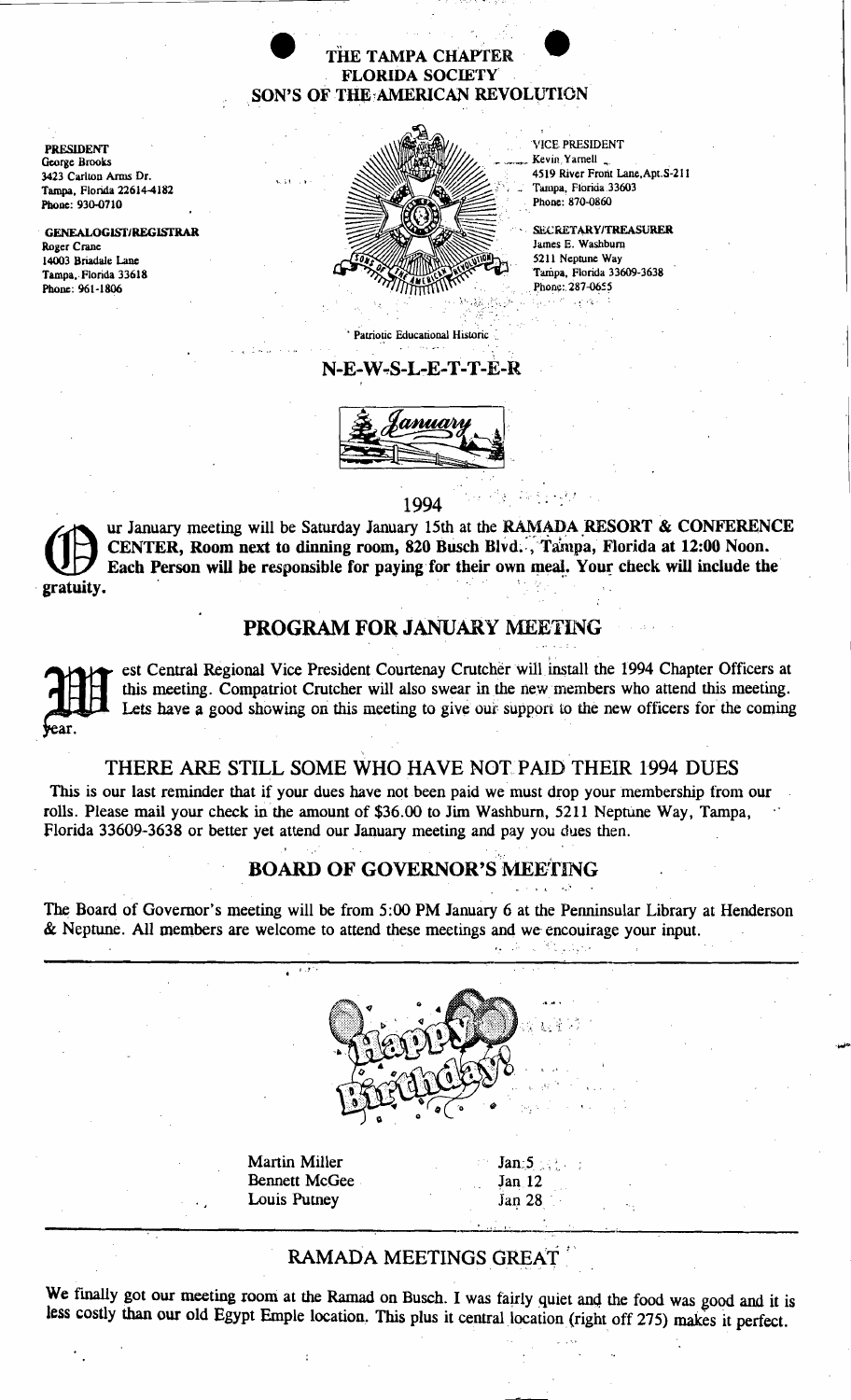uild'nt d time for you to come back!

| If you skipped incernigs occause ynou could in near the speaker, it s a $5$                                                                                                                                                                                                                                                                                                                                                                                      |                                                                                                                                                                                                                                                                                                                                                    |
|------------------------------------------------------------------------------------------------------------------------------------------------------------------------------------------------------------------------------------------------------------------------------------------------------------------------------------------------------------------------------------------------------------------------------------------------------------------|----------------------------------------------------------------------------------------------------------------------------------------------------------------------------------------------------------------------------------------------------------------------------------------------------------------------------------------------------|
| <b>TAMPA CHAPTER SAR</b><br>CENTER, EAST BUSCH BOULEVARD, TAMPA, FLORIDAUS probably states of the second of the second of the                                                                                                                                                                                                                                                                                                                                    | $\ldots$ hastle $m$ .<br>MINUTES OF THE REGULAR MEETING HELD DECEMBER 18, 1993 AT THE RAMADA RESORT CONFERENCE                                                                                                                                                                                                                                     |
| President Cy Gamber called the meeting to order at 12:05 PM. The Contract of the president Cy Gamber called the meeting to order at 12:05 PM. The contract of the president of the contract of the contract of the contract of<br>The invocation was given by Jim Washburn: 23 and 200 and 200 and 200 and 200 and 200 and 200 and 200 and 200 and 200 and 200 and 200 and 200 and 200 and 200 and 200 and 200 and 200 and 200 and 200 and 200 and 200 and 200 a | A WARE OUT TO THE TOWN TO THE SALE OF THE TABLE TO THE TABLE OF THE TABLE OF THE TABLE TO THE TABLE TO THE TABLE<br>the company was the company of the company of the company of the company of the company of the company of the company of the company of the company of the company of the company of the company of the company of the company |
| Daniel Carleton led in the Pledge of Allegiance to the Flag.                                                                                                                                                                                                                                                                                                                                                                                                     | 网络转移线 经第一人                                                                                                                                                                                                                                                                                                                                         |
| Cy Gamber Led the SARs in the SAR pledge.                                                                                                                                                                                                                                                                                                                                                                                                                        | <b>一品的复数复式。</b><br>学习, 新型的                                                                                                                                                                                                                                                                                                                         |
| Mrs. Frances Compton, Mrs. Fimi Richie and Mr. Dan Saunders (Who later picked and application form) were introduced as<br>guests.                                                                                                                                                                                                                                                                                                                                |                                                                                                                                                                                                                                                                                                                                                    |
| Since the minutes of the November meeting were published in the newsletter, After a call for any corrections or additions, the<br>reading of them was waived.                                                                                                                                                                                                                                                                                                    | Control Venture                                                                                                                                                                                                                                                                                                                                    |
| Secretary Washburn reported on activities in the Secretary's area since the last meeting:<br>Larry Huntley, who has ben a resent guest at the chapter meetings will be Chapter member in 1994.                                                                                                                                                                                                                                                                   |                                                                                                                                                                                                                                                                                                                                                    |
| able to have it at our meetings if needed.                                                                                                                                                                                                                                                                                                                                                                                                                       | William Roach, now stationed at MacDill Field, Called and said that he is a new SAR in the Delaware Society and<br>would like to attend our Chapter meetings. He is on the color guard at MacDill and suggested that the Chapter might be                                                                                                          |
| to be sworn in.<br>and support the control of the                                                                                                                                                                                                                                                                                                                                                                                                                | New member Fred Pachoud said that he would not be at this meeting but that he intended to be at the January Meeting                                                                                                                                                                                                                                |
|                                                                                                                                                                                                                                                                                                                                                                                                                                                                  | Mark Gibson's certificate is being held pending his attending a Chapter meeting to be sworn in and having it presented                                                                                                                                                                                                                             |

to him.

Mrs. Ed (Fifi) Stoner reports that Compatriot Ed is still seriously ill.

Treasurer Washburn reported that for 1993 to December 9th, the date of the Board of Governors meeting, the Chapter had: Income of: \$924.00

| <b>Expenses</b> of                                                    | 802.UU    | man mekan sebagai di s                                     |  |
|-----------------------------------------------------------------------|-----------|------------------------------------------------------------|--|
| Net income of                                                         | 62.00     | PAUL CONTRACTO                                             |  |
| Chapter funds January 1st                                             | 1202.00   | in Park College St                                         |  |
| Chapter funds December 9th                                            | 1264.00   |                                                            |  |
| 1994 National & State Dues on hand                                    | 286.00    |                                                            |  |
| <b>Bank Balance</b>                                                   | \$1550.00 | $\alpha$ , $\beta$ , $\beta$ , $\beta$ , $\beta$ , $\beta$ |  |
|                                                                       |           | all threats.                                               |  |
| At the Board of Governors meeting, it approved a 1994 budget showing: |           |                                                            |  |
| Income of                                                             | \$1431.00 | $\sim 10^{11}$ and $\sim 10^{10}$ km s $^{-1}$             |  |
| Expenses of                                                           | 1154.00   |                                                            |  |
| Net income of<br>开拓 招待                                                | 277.00    |                                                            |  |

Chapter funds projected for December 31, 1993 1436.00

Chapter funds projected for December 31, 1994

\$1713.00 ===<mark>=</mark>=,===

The most significant change for 1994 is to request the Florid Endowment Trust Fund to reimburse the Chapter 100% of its qualified expenses rather than for 50% as has been done most often in the past. This is budgeted to increase income from this source \$257 in 1994 over 1993.

Some 20 Chapter members have paid 1994 dues by the time of this meeting, leaving about the same number unpaid. Hopefully they will all be paid by December 31st.

The Chairman of the Eagle Scout program, Barry Rich, reported that the program was well underway but that he needed some information on procedural matters including the grading of responses which he had received from the Eagle Scouts. Cy Gamber, as a past Chairman of the program, offered to meet with Barry following the meeting to help all he could.

President Gamber suggested that the Chapter could do more in providing service to the patients at the Haley Veterans Hospital here in Tampa. Past President Ted Dickerson offered to contact the Hospital's service officer regarding this matter.

Presented Ted Dickerson the President's Award Plaque in recognition of Ted's efforts to telephone Chapter members before